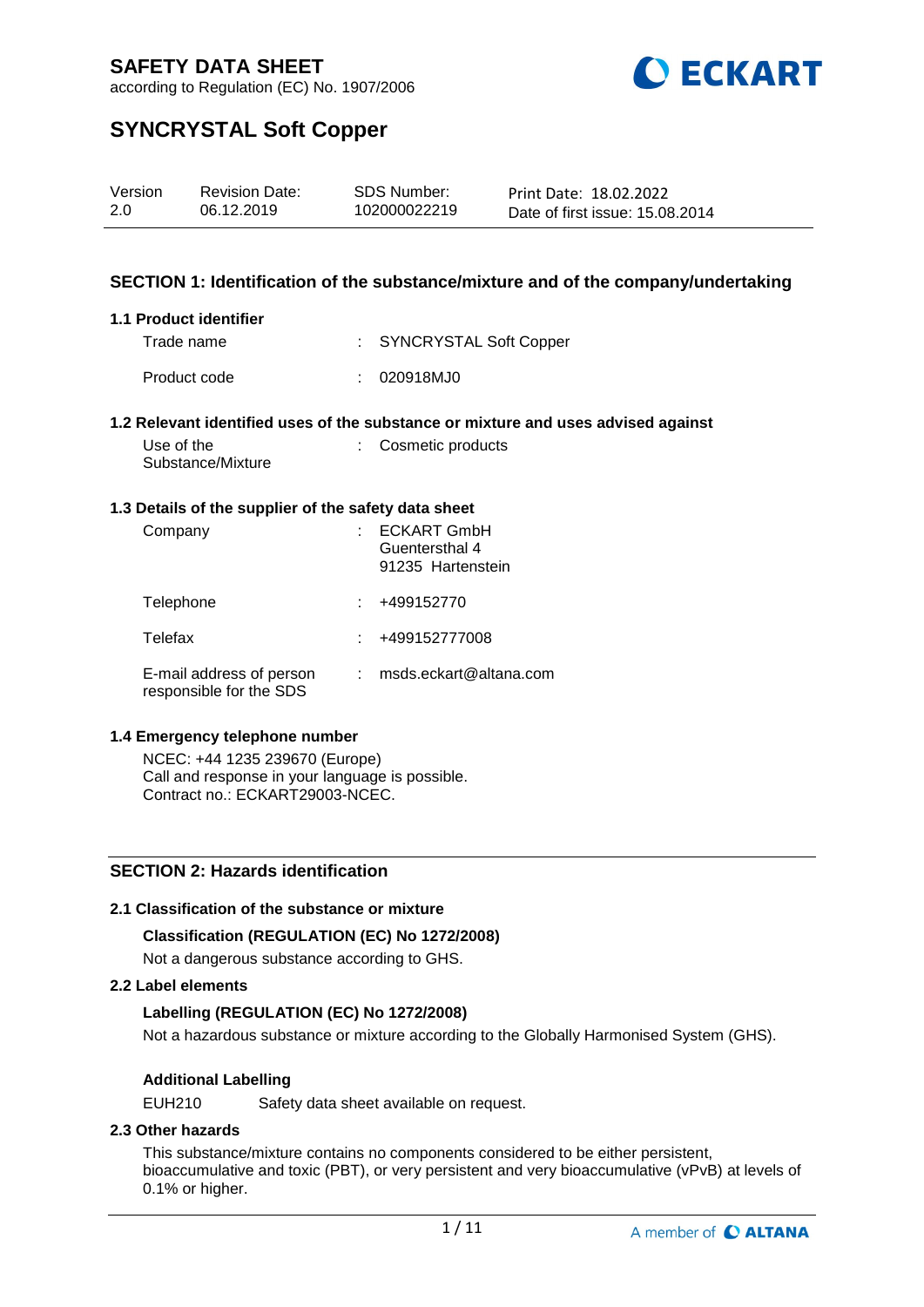

according to Regulation (EC) No. 1907/2006

# **SYNCRYSTAL Soft Copper**

| Version | <b>Revision Date:</b> | SDS Number:  | Print Date: 18.02.2022          |
|---------|-----------------------|--------------|---------------------------------|
| 2.0     | 06.12.2019            | 102000022219 | Date of first issue: 15.08.2014 |

# **SECTION 3: Composition/information on ingredients**

## **3.2 Mixtures**

### **Hazardous components**

| Chemical name                                | CAS-No.                    | Classification         | Concentration |
|----------------------------------------------|----------------------------|------------------------|---------------|
|                                              | EC-No.                     | <b>REGULATION (EC)</b> | (% w/w)       |
|                                              | Index-No.                  | No 1272/2008           |               |
|                                              |                            |                        |               |
|                                              | <b>Registration number</b> |                        |               |
| Substances with a workplace exposure limit : |                            |                        |               |
| Fluorphlogopite                              | 12003-38-2                 |                        | $>= 25 - 50$  |
| (Mg3K[AlF2O(SiO3)3])                         | 234-426-5                  |                        |               |
|                                              |                            |                        |               |

For explanation of abbreviations see section 16.

# **SECTION 4: First aid measures**

## **4.1 Description of first aid measures**

| General advice          |    | No hazards which require special first aid measures.                                                                                                                          |
|-------------------------|----|-------------------------------------------------------------------------------------------------------------------------------------------------------------------------------|
| If inhaled              | ÷. | If unconscious, place in recovery position and seek medical<br>advice.<br>If symptoms persist, call a physician.                                                              |
| In case of skin contact |    | : Wash off with soap and water.                                                                                                                                               |
| In case of eye contact  |    | Remove contact lenses.<br>If eye irritation persists, consult a specialist.                                                                                                   |
| If swallowed            |    | Keep respiratory tract clear.<br>Do not give milk or alcoholic beverages.<br>Never give anything by mouth to an unconscious person.<br>If symptoms persist, call a physician. |

# **4.2 Most important symptoms and effects, both acute and delayed**

None known.

**4.3 Indication of any immediate medical attention and special treatment needed** This information is not available.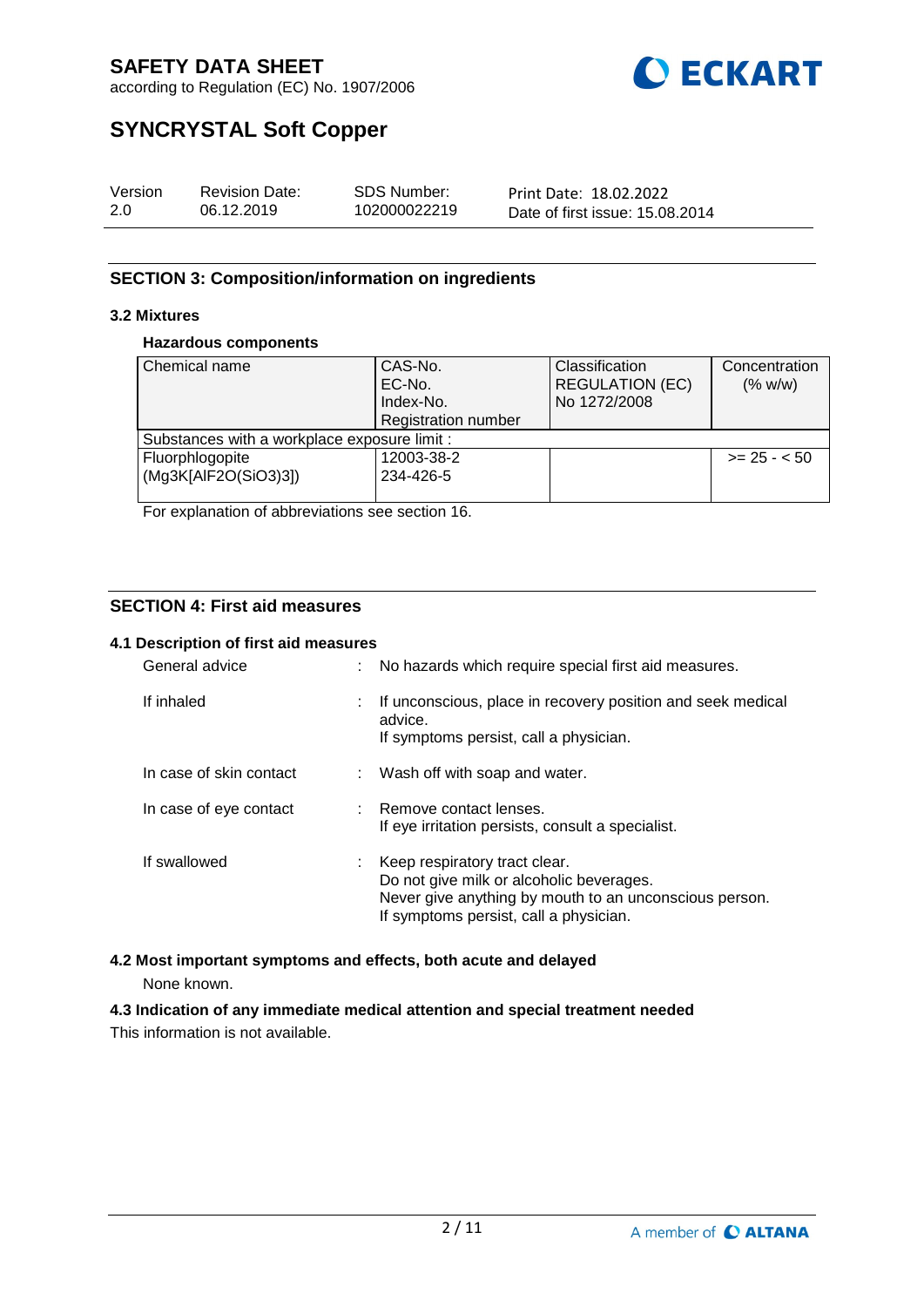

according to Regulation (EC) No. 1907/2006

# **SYNCRYSTAL Soft Copper**

| Version | <b>Revision Date:</b> | SDS Number:  | Print Date: 18.02.2022          |
|---------|-----------------------|--------------|---------------------------------|
| 2.0     | 06.12.2019            | 102000022219 | Date of first issue: 15,08,2014 |

## **SECTION 5: Firefighting measures**

### **5.1 Extinguishing media**

# **5.2 Special hazards arising from the substance or mixture**

| <b>5.3 Advice for firefighters</b>               |     |                                                                                                                                                        |
|--------------------------------------------------|-----|--------------------------------------------------------------------------------------------------------------------------------------------------------|
| Special protective equipment<br>for firefighters | -11 | Wear self-contained breathing apparatus for firefighting if<br>necessary.                                                                              |
| Further information                              |     | : Standard procedure for chemical fires.<br>Use extinguishing measures that are appropriate to local<br>circumstances and the surrounding environment. |

## **SECTION 6: Accidental release measures**

## **6.1 Personal precautions, protective equipment and emergency procedures**

Personal precautions : Avoid dust formation.

### **6.2 Environmental precautions**

### **6.3 Methods and material for containment and cleaning up**

| Methods for cleaning up | : Pick up and arrange disposal without creating dust.<br>Sweep up and shovel. |
|-------------------------|-------------------------------------------------------------------------------|
|                         | Keep in suitable, closed containers for disposal.                             |

### **6.4 Reference to other sections**

## **SECTION 7: Handling and storage**

## **7.1 Precautions for safe handling**

| Advice on safe handling                                                                                              |       | For personal protection see section 8.<br>Smoking, eating and drinking should be prohibited in the<br>application area. |
|----------------------------------------------------------------------------------------------------------------------|-------|-------------------------------------------------------------------------------------------------------------------------|
| Advice on protection against<br>fire and explosion                                                                   | diam. | Normal measures for preventive fire protection.                                                                         |
| Hygiene measures                                                                                                     |       | : General industrial hygiene practice.                                                                                  |
| 7.2 Conditions for safe storage, including any incompatibilities<br>Requirements for storage<br>areas and containers |       | : Electrical installations / working materials must comply with<br>the technological safety standards.                  |
| Advice on common storage                                                                                             |       | : No materials to be especially mentioned.                                                                              |
| Further information on<br>storage stability                                                                          |       | Keep in a dry place. No decomposition if stored and applied<br>as directed.                                             |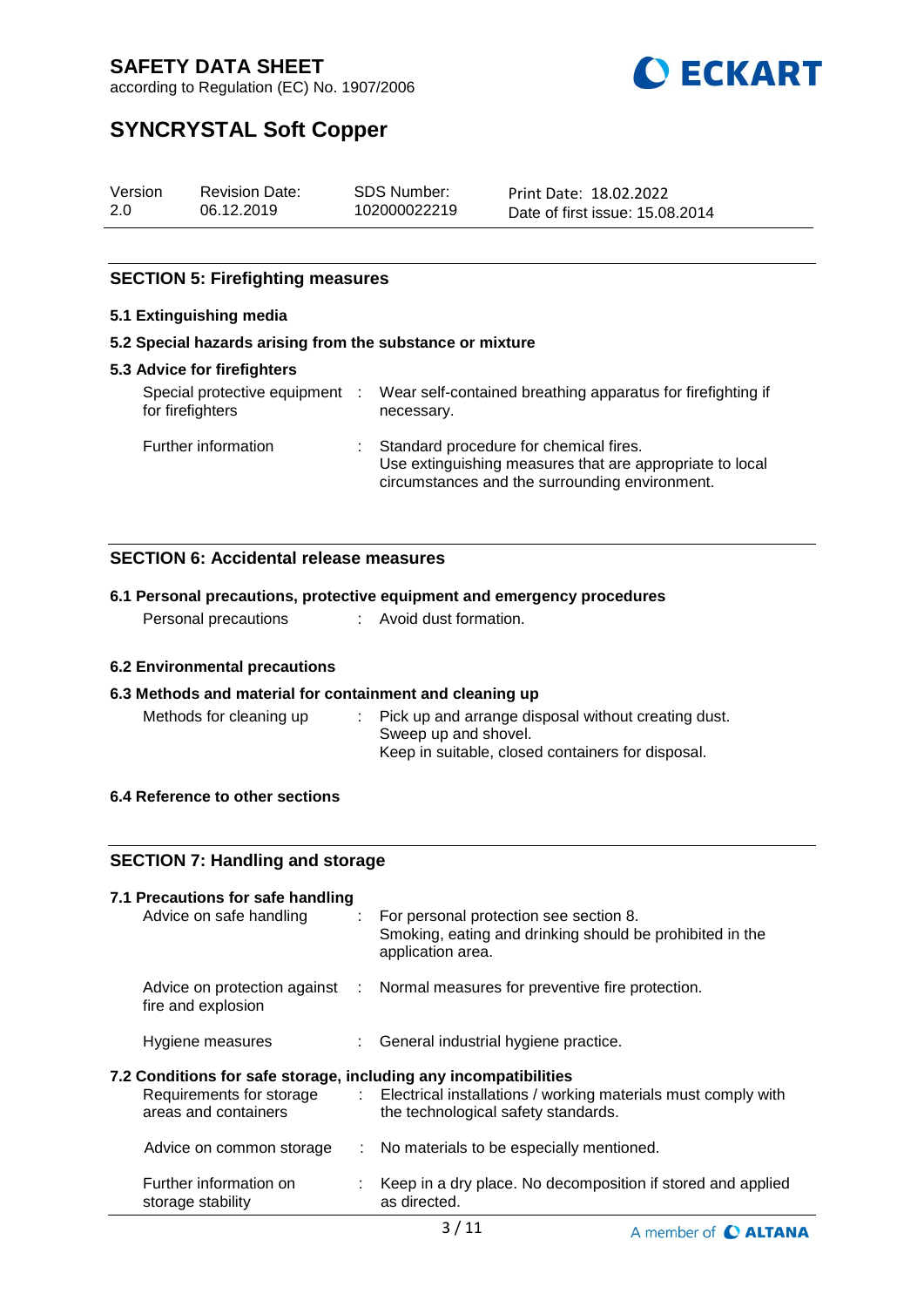

according to Regulation (EC) No. 1907/2006

# **SYNCRYSTAL Soft Copper**

| Version | <b>Revision Date:</b> | SDS Number:  | Print Date: 18.02.2022          |
|---------|-----------------------|--------------|---------------------------------|
| 2.0     | 06.12.2019            | 102000022219 | Date of first issue: 15,08,2014 |

# **7.3 Specific end use(s)**

This information is not available.

### **SECTION 8: Exposure controls/personal protection**

#### **8.1 Control parameters**

### **Occupational Exposure Limits**

| Components          | CAS-No.                                                                                                                                                                                                                                                                                                                                                                                                                                                                                                                                                                                           | Value type (Form<br>of exposure)                   | Control parameters                                                                                                                                                                                                                                                                                                                                                                                                                                                                                                                                                                                                                                                                                                                                                                                                                                                                                                                                                                                                                                                                                                                                                                                                                                                                                                                                                                                                                                                                         | <b>Basis</b> |  |  |
|---------------------|---------------------------------------------------------------------------------------------------------------------------------------------------------------------------------------------------------------------------------------------------------------------------------------------------------------------------------------------------------------------------------------------------------------------------------------------------------------------------------------------------------------------------------------------------------------------------------------------------|----------------------------------------------------|--------------------------------------------------------------------------------------------------------------------------------------------------------------------------------------------------------------------------------------------------------------------------------------------------------------------------------------------------------------------------------------------------------------------------------------------------------------------------------------------------------------------------------------------------------------------------------------------------------------------------------------------------------------------------------------------------------------------------------------------------------------------------------------------------------------------------------------------------------------------------------------------------------------------------------------------------------------------------------------------------------------------------------------------------------------------------------------------------------------------------------------------------------------------------------------------------------------------------------------------------------------------------------------------------------------------------------------------------------------------------------------------------------------------------------------------------------------------------------------------|--------------|--|--|
| diiron trioxide     | 1309-37-1                                                                                                                                                                                                                                                                                                                                                                                                                                                                                                                                                                                         | TWA (Inhalable)                                    | $10$ mg/m $3$                                                                                                                                                                                                                                                                                                                                                                                                                                                                                                                                                                                                                                                                                                                                                                                                                                                                                                                                                                                                                                                                                                                                                                                                                                                                                                                                                                                                                                                                              | GB EH40      |  |  |
| Further information | The COSHH definition of a substance hazardous to health includes dust of<br>any kind when present at a concentration in air equal to or greater than 10<br>mg.m-3 8-hour TWA of inhalable dust or 4 mg.m-3 8-hour TWA of respirable<br>dust. This means that any dust will be subject to COSHH if people are<br>exposed to dust above these levels. Some dusts have been assigned<br>specific WELs and exposure to these must comply with the appropriate<br>limits., Where no specific short-term exposure limit is listed, a figure three<br>times the long-term exposure limit should be used. |                                                    |                                                                                                                                                                                                                                                                                                                                                                                                                                                                                                                                                                                                                                                                                                                                                                                                                                                                                                                                                                                                                                                                                                                                                                                                                                                                                                                                                                                                                                                                                            |              |  |  |
|                     |                                                                                                                                                                                                                                                                                                                                                                                                                                                                                                                                                                                                   | <b>TWA</b><br>(Respirable)                         | $4$ mg/m $3$                                                                                                                                                                                                                                                                                                                                                                                                                                                                                                                                                                                                                                                                                                                                                                                                                                                                                                                                                                                                                                                                                                                                                                                                                                                                                                                                                                                                                                                                               | GB EH40      |  |  |
| Further information |                                                                                                                                                                                                                                                                                                                                                                                                                                                                                                                                                                                                   | times the long-term exposure limit should be used. | The COSHH definition of a substance hazardous to health includes dust of<br>any kind when present at a concentration in air equal to or greater than 10<br>mg.m-3 8-hour TWA of inhalable dust or 4 mg.m-3 8-hour TWA of respirable<br>dust. This means that any dust will be subject to COSHH if people are<br>exposed to dust above these levels. Some dusts have been assigned<br>specific WELs and exposure to these must comply with the appropriate<br>limits., Where no specific short-term exposure limit is listed, a figure three                                                                                                                                                                                                                                                                                                                                                                                                                                                                                                                                                                                                                                                                                                                                                                                                                                                                                                                                                |              |  |  |
|                     |                                                                                                                                                                                                                                                                                                                                                                                                                                                                                                                                                                                                   | TWA (inhalable<br>dust)                            | 10 mg/m3                                                                                                                                                                                                                                                                                                                                                                                                                                                                                                                                                                                                                                                                                                                                                                                                                                                                                                                                                                                                                                                                                                                                                                                                                                                                                                                                                                                                                                                                                   | GB EH40      |  |  |
| Further information |                                                                                                                                                                                                                                                                                                                                                                                                                                                                                                                                                                                                   |                                                    | For the purposes of these limits, respirable dust and inhalable dust are<br>those fractions of airborne dust which will be collected when sampling is<br>undertaken in accordance with the methods described in MDHS14/4<br>General methods for sampling and gravimetric analysis or respirable,<br>thoracic and inhalable aerosols, The COSHH definition of a substance<br>hazardous to health includes dust of any kind when present at a<br>concentration in air equal to or greater than 10 mg.m-3 8-hour TWA of<br>inhalable dust or 4 mg.m-3 8-hour TWA of respirable dust. This means that<br>any dust will be subject to COSHH if people are exposed to dust above<br>these levels. Some dusts have been assigned specific WELs and exposure<br>to these must comply with the appropriate limits., Most industrial dusts<br>contain particles of a wide range of sizes. The behaviour, deposition and<br>fate of any particular particle after entry into the human respiratory system,<br>and the body response that it elicits, depend on the nature and size of the<br>particle. HSE distinguishes two size fractions for limit-setting purposes<br>termed 'inhalable' and 'respirable'., Inhalable dust approximates to the<br>fraction of airborne material that enters the nose and mouth during breathing<br>and is therefore available for deposition in the respiratory tract. Respirable<br>dust approximates to the fraction that penetrates to the gas exchange region |              |  |  |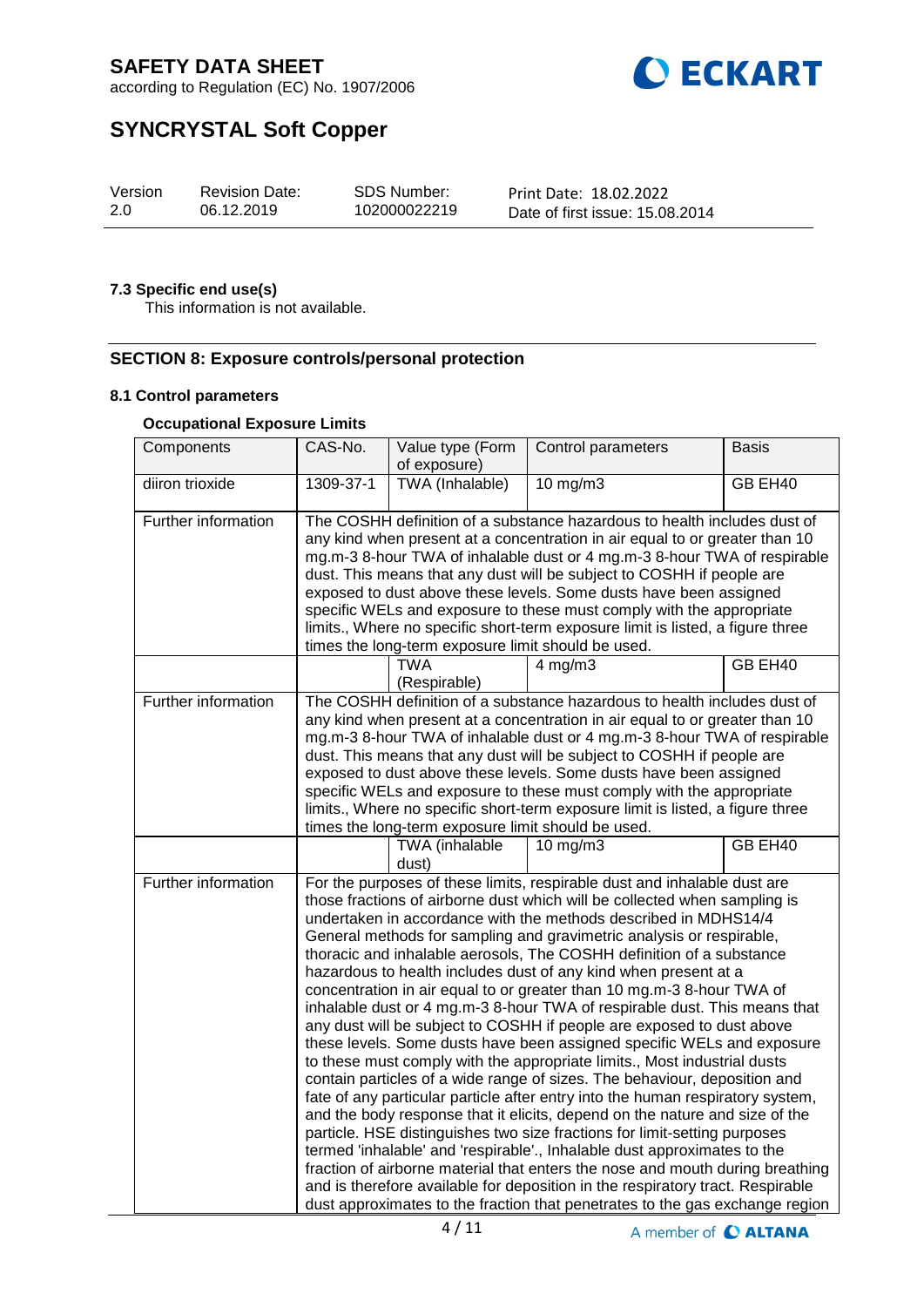

according to Regulation (EC) No. 1907/2006

# **SYNCRYSTAL Soft Copper**

| Version | <b>Revision Date:</b> | SDS Number:  | Print Date: 18.02.2022          |  |
|---------|-----------------------|--------------|---------------------------------|--|
| 2.0     | 06.12.2019            | 102000022219 | Date of first issue: 15.08.2014 |  |
|         |                       |              |                                 |  |

|                                      |                                                                                                                             |                                 | of the lung. Fuller definitions and explanatory material are given in<br>MDHS14/4., Where dusts contain components that have their own assigned<br>WEL, all the relevant limits should be complied with., Where no specific<br>short-term exposure limit is listed, a figure three times the long-term                                                                                                                                                                                                                                                                                                                                                                                                                                                                                                                                                                                                                                                                                                                                                                                                                                                                                                                                                                                                                                                                                                                                                                                                                                                                                                                                                                                                                                                                                               |            |  |  |
|--------------------------------------|-----------------------------------------------------------------------------------------------------------------------------|---------------------------------|------------------------------------------------------------------------------------------------------------------------------------------------------------------------------------------------------------------------------------------------------------------------------------------------------------------------------------------------------------------------------------------------------------------------------------------------------------------------------------------------------------------------------------------------------------------------------------------------------------------------------------------------------------------------------------------------------------------------------------------------------------------------------------------------------------------------------------------------------------------------------------------------------------------------------------------------------------------------------------------------------------------------------------------------------------------------------------------------------------------------------------------------------------------------------------------------------------------------------------------------------------------------------------------------------------------------------------------------------------------------------------------------------------------------------------------------------------------------------------------------------------------------------------------------------------------------------------------------------------------------------------------------------------------------------------------------------------------------------------------------------------------------------------------------------|------------|--|--|
|                                      |                                                                                                                             | exposure limit should be used.  |                                                                                                                                                                                                                                                                                                                                                                                                                                                                                                                                                                                                                                                                                                                                                                                                                                                                                                                                                                                                                                                                                                                                                                                                                                                                                                                                                                                                                                                                                                                                                                                                                                                                                                                                                                                                      |            |  |  |
|                                      |                                                                                                                             | <b>TWA (Respirable</b><br>dust) | $4$ mg/m $3$                                                                                                                                                                                                                                                                                                                                                                                                                                                                                                                                                                                                                                                                                                                                                                                                                                                                                                                                                                                                                                                                                                                                                                                                                                                                                                                                                                                                                                                                                                                                                                                                                                                                                                                                                                                         | GB EH40    |  |  |
| Further information                  |                                                                                                                             | exposure limit should be used.  | For the purposes of these limits, respirable dust and inhalable dust are<br>those fractions of airborne dust which will be collected when sampling is<br>undertaken in accordance with the methods described in MDHS14/4<br>General methods for sampling and gravimetric analysis or respirable,<br>thoracic and inhalable aerosols, The COSHH definition of a substance<br>hazardous to health includes dust of any kind when present at a<br>concentration in air equal to or greater than 10 mg.m-3 8-hour TWA of<br>inhalable dust or 4 mg.m-3 8-hour TWA of respirable dust. This means that<br>any dust will be subject to COSHH if people are exposed to dust above<br>these levels. Some dusts have been assigned specific WELs and exposure<br>to these must comply with the appropriate limits., Most industrial dusts<br>contain particles of a wide range of sizes. The behaviour, deposition and<br>fate of any particular particle after entry into the human respiratory system,<br>and the body response that it elicits, depend on the nature and size of the<br>particle. HSE distinguishes two size fractions for limit-setting purposes<br>termed 'inhalable' and 'respirable'., Inhalable dust approximates to the<br>fraction of airborne material that enters the nose and mouth during breathing<br>and is therefore available for deposition in the respiratory tract. Respirable<br>dust approximates to the fraction that penetrates to the gas exchange region<br>of the lung. Fuller definitions and explanatory material are given in<br>MDHS14/4., Where dusts contain components that have their own assigned<br>WEL, all the relevant limits should be complied with., Where no specific<br>short-term exposure limit is listed, a figure three times the long-term |            |  |  |
| Fluorphlogopite<br>(Mg3K[AlF2O(SiO3) | 12003-38-<br>2                                                                                                              | <b>TWA</b>                      | $2.5$ mg/m $3$<br>(Fluorine)                                                                                                                                                                                                                                                                                                                                                                                                                                                                                                                                                                                                                                                                                                                                                                                                                                                                                                                                                                                                                                                                                                                                                                                                                                                                                                                                                                                                                                                                                                                                                                                                                                                                                                                                                                         | 2000/39/EC |  |  |
| 3]                                   |                                                                                                                             |                                 |                                                                                                                                                                                                                                                                                                                                                                                                                                                                                                                                                                                                                                                                                                                                                                                                                                                                                                                                                                                                                                                                                                                                                                                                                                                                                                                                                                                                                                                                                                                                                                                                                                                                                                                                                                                                      |            |  |  |
| Further information                  | Indicative                                                                                                                  |                                 |                                                                                                                                                                                                                                                                                                                                                                                                                                                                                                                                                                                                                                                                                                                                                                                                                                                                                                                                                                                                                                                                                                                                                                                                                                                                                                                                                                                                                                                                                                                                                                                                                                                                                                                                                                                                      |            |  |  |
|                                      |                                                                                                                             | <b>TWA</b>                      | $2.5$ mg/m $3$<br>(Fluorine)                                                                                                                                                                                                                                                                                                                                                                                                                                                                                                                                                                                                                                                                                                                                                                                                                                                                                                                                                                                                                                                                                                                                                                                                                                                                                                                                                                                                                                                                                                                                                                                                                                                                                                                                                                         | GB EH40    |  |  |
| Further information                  | Where no specific short-term exposure limit is listed, a figure three times the<br>long-term exposure limit should be used. |                                 |                                                                                                                                                                                                                                                                                                                                                                                                                                                                                                                                                                                                                                                                                                                                                                                                                                                                                                                                                                                                                                                                                                                                                                                                                                                                                                                                                                                                                                                                                                                                                                                                                                                                                                                                                                                                      |            |  |  |

### **8.2 Exposure controls**

## **Personal protective equipment**

Eye protection : Safety glasses

# **SECTION 9: Physical and chemical properties**

### **9.1 Information on basic physical and chemical properties**

Appearance : powder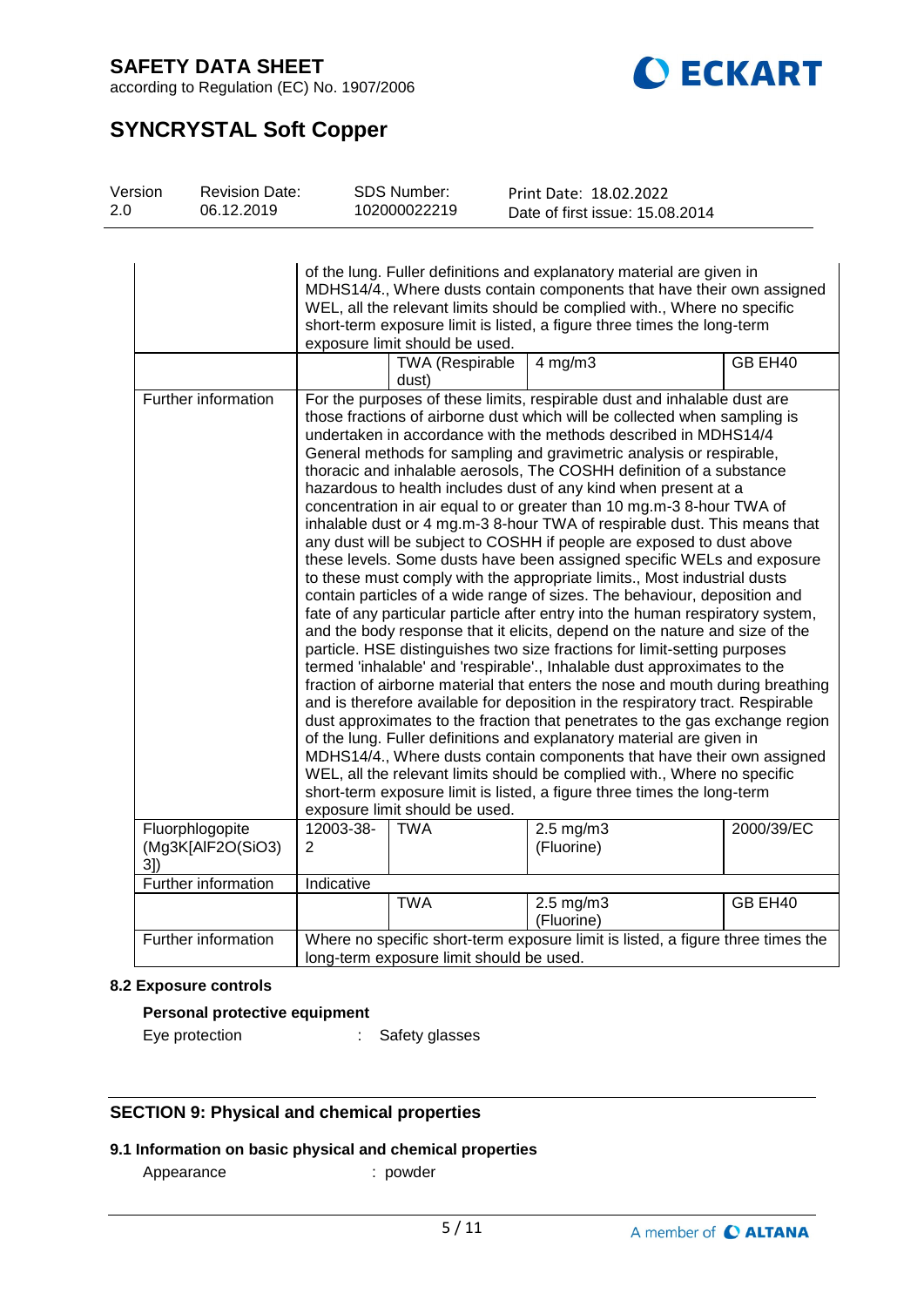

according to Regulation (EC) No. 1907/2006

# **SYNCRYSTAL Soft Copper**

| Version<br>2.0 | <b>Revision Date:</b><br>06.12.2019                 | <b>SDS Number:</b><br>102000022219 | Print Date: 18.02.2022<br>Date of first issue: 15.08.2014 |  |
|----------------|-----------------------------------------------------|------------------------------------|-----------------------------------------------------------|--|
|                |                                                     |                                    |                                                           |  |
|                | Colour                                              | : copper                           |                                                           |  |
|                | Odour                                               | : odourless                        |                                                           |  |
|                | <b>Odour Threshold</b>                              | : No data available                |                                                           |  |
|                | pH                                                  | : No data available                |                                                           |  |
|                | Freezing point                                      | : No data available                |                                                           |  |
|                | Boiling point/boiling range                         | : No data available                |                                                           |  |
|                | Flash point                                         | : No data available                |                                                           |  |
|                | Evaporation rate                                    | : No data available                |                                                           |  |
|                | Flammability (solid, gas)                           | : Will not burn                    |                                                           |  |
|                | Self-ignition                                       | : No data available                |                                                           |  |
|                | Auto-ignition temperature                           | : No data available                |                                                           |  |
|                | Smoldering temperature                              | : No data available                |                                                           |  |
|                | Decomposition temperature                           | : No data available                |                                                           |  |
|                | <b>Explosive properties</b>                         | : No data available                |                                                           |  |
|                | Oxidizing properties                                | : No data available                |                                                           |  |
|                | Upper explosion limit / Upper<br>flammability limit | : No data available                |                                                           |  |
|                | Lower explosion limit / Lower<br>flammability limit | : No data available                |                                                           |  |
|                | Vapour pressure                                     | : No data available                |                                                           |  |
|                | Relative vapour density                             | : No data available                |                                                           |  |
|                | Relative density                                    | : No data available                |                                                           |  |
|                | Density                                             | : No data available                |                                                           |  |
|                | <b>Bulk density</b>                                 | : No data available                |                                                           |  |
|                | Solubility(ies)<br>Water solubility                 | : insoluble                        |                                                           |  |
|                | Solubility in other solvents                        | : No data available                |                                                           |  |
|                | Partition coefficient: n-<br>octanol/water          | : No data available                |                                                           |  |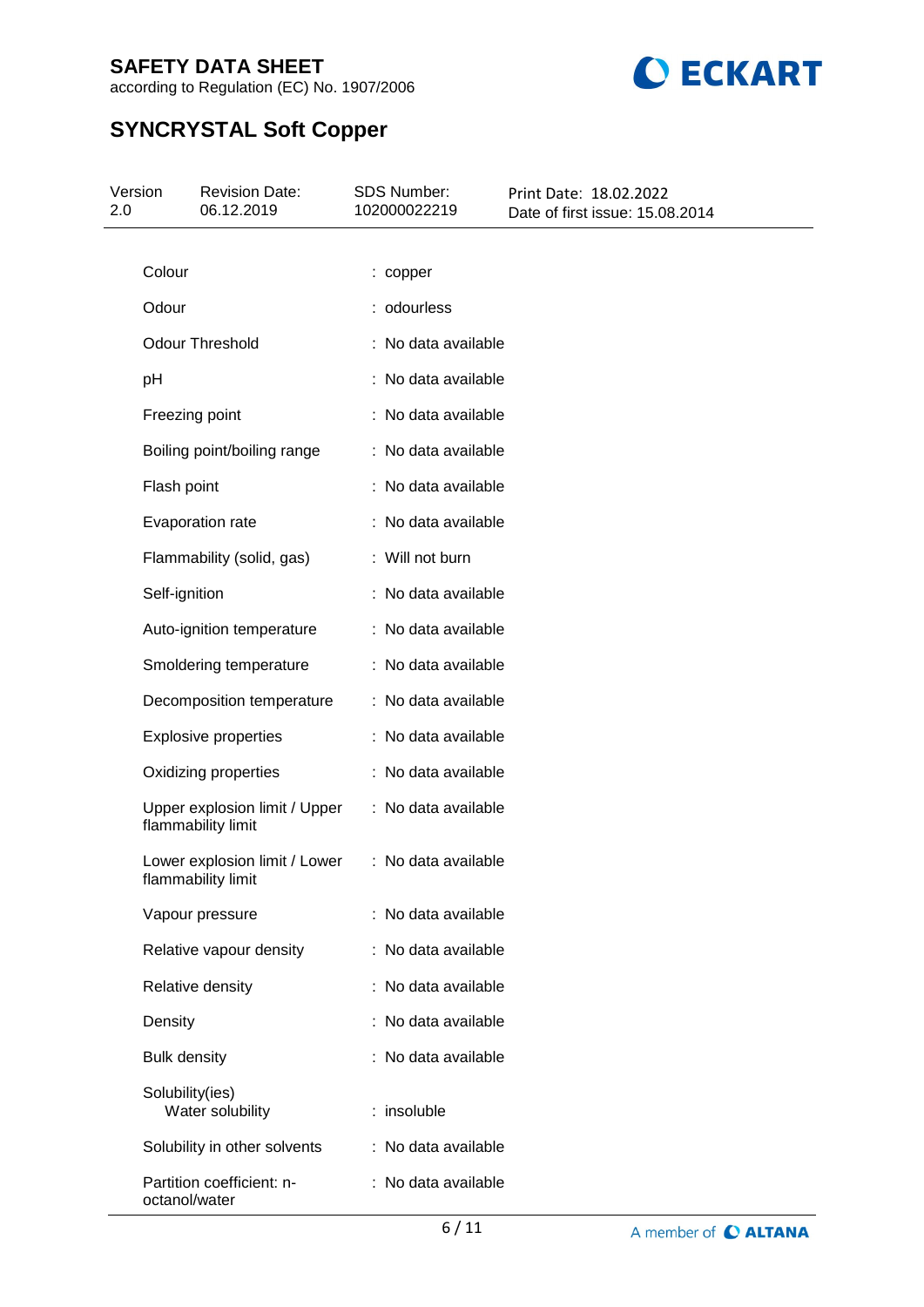

according to Regulation (EC) No. 1907/2006

# **SYNCRYSTAL Soft Copper**

| Version<br>2.0 |                 | <b>Revision Date:</b><br>06.12.2019                 |    | SDS Number:<br>102000022219          | Print Date: 18.02.2022<br>Date of first issue: 15.08.2014 |  |  |  |
|----------------|-----------------|-----------------------------------------------------|----|--------------------------------------|-----------------------------------------------------------|--|--|--|
|                |                 |                                                     |    |                                      |                                                           |  |  |  |
|                |                 | Decomposition temperature                           |    | : No data available                  |                                                           |  |  |  |
|                |                 | Viscosity, dynamic                                  |    | : No data available                  |                                                           |  |  |  |
|                |                 | Viscosity, kinematic                                |    | : No data available                  |                                                           |  |  |  |
|                | Flow time       |                                                     |    | : No data available                  |                                                           |  |  |  |
|                |                 | 9.2 Other information                               |    |                                      |                                                           |  |  |  |
|                |                 | No data available                                   |    |                                      |                                                           |  |  |  |
|                |                 | <b>SECTION 10: Stability and reactivity</b>         |    |                                      |                                                           |  |  |  |
|                | 10.1 Reactivity |                                                     |    |                                      |                                                           |  |  |  |
|                |                 | No decomposition if stored and applied as directed. |    |                                      |                                                           |  |  |  |
|                |                 | 10.2 Chemical stability                             |    |                                      |                                                           |  |  |  |
|                |                 | No decomposition if stored and applied as directed. |    |                                      |                                                           |  |  |  |
|                |                 | 10.3 Possibility of hazardous reactions             |    |                                      |                                                           |  |  |  |
|                |                 | Hazardous reactions                                 | ÷. |                                      | Stable under recommended storage conditions.              |  |  |  |
|                |                 |                                                     |    |                                      | Dust may form explosive mixture in air.                   |  |  |  |
|                |                 | <b>10.4 Conditions to avoid</b>                     |    |                                      |                                                           |  |  |  |
|                |                 | Conditions to avoid                                 | ÷  | No data available                    |                                                           |  |  |  |
|                |                 | 10.5 Incompatible materials                         |    |                                      |                                                           |  |  |  |
|                |                 | 10.6 Hazardous decomposition products               |    |                                      |                                                           |  |  |  |
|                | air             | Contact with water or humid                         |    | : This information is not available. |                                                           |  |  |  |
|                |                 | Thermal decomposition                               |    | : This information is not available. |                                                           |  |  |  |

# **SECTION 11: Toxicological information**

## **11.1 Information on toxicological effects**

### **Acute toxicity**

Not classified based on available information.

### **Skin corrosion/irritation**

Not classified based on available information.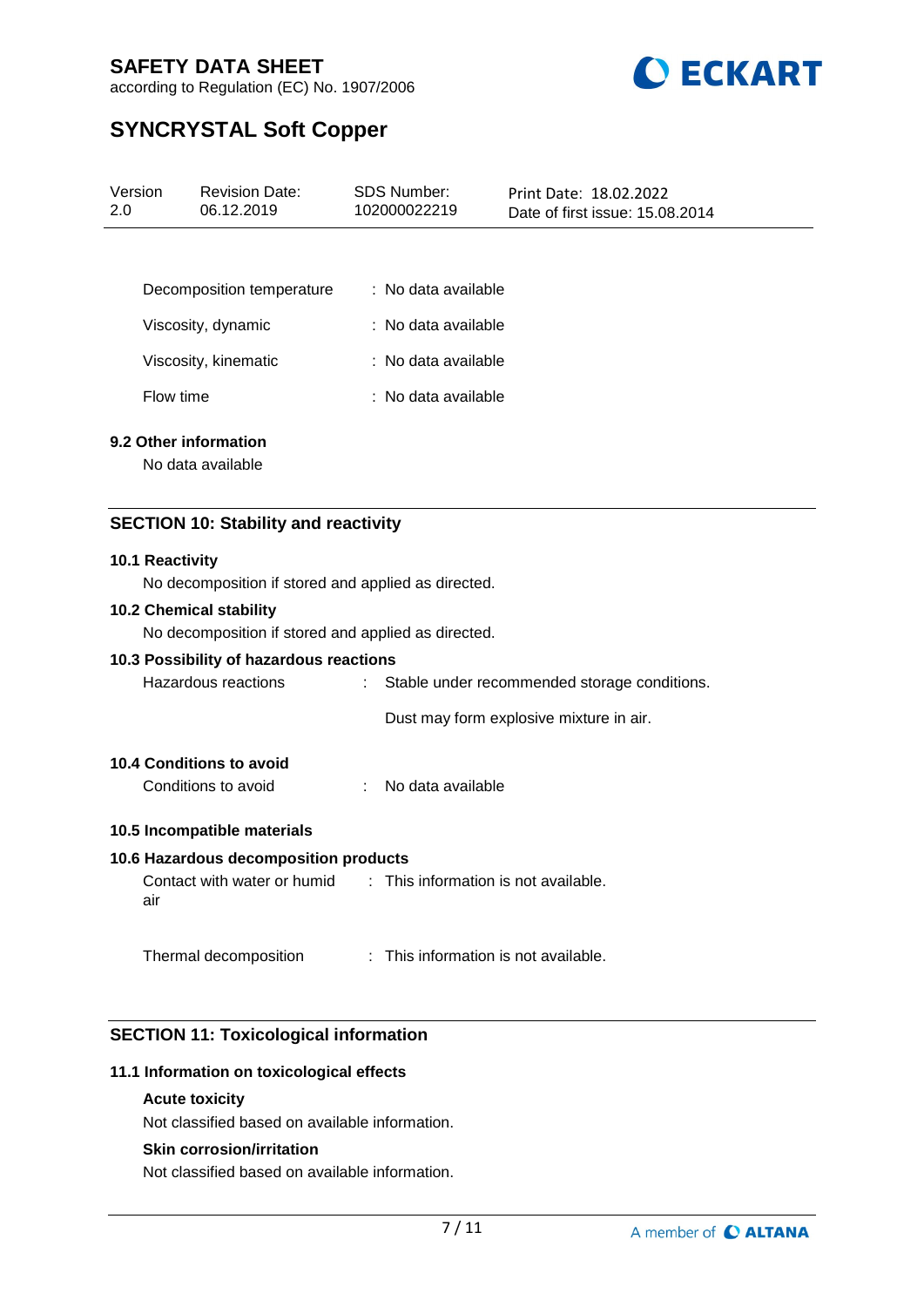

according to Regulation (EC) No. 1907/2006

# **SYNCRYSTAL Soft Copper**

| Version | <b>Revision Date:</b> | SDS Number:  | Print Date: 18.02.2022          |
|---------|-----------------------|--------------|---------------------------------|
| 2.0     | 06.12.2019            | 102000022219 | Date of first issue: 15.08.2014 |
|         |                       |              |                                 |

### **Serious eye damage/eye irritation**

Not classified based on available information.

# **Respiratory or skin sensitisation**

### **Skin sensitisation**

Not classified based on available information.

### **Respiratory sensitisation**

Not classified based on available information.

### **Germ cell mutagenicity**

Not classified based on available information.

#### **Carcinogenicity**

Not classified based on available information.

### **Reproductive toxicity**

Not classified based on available information.

### **STOT - single exposure**

Not classified based on available information.

# **STOT - repeated exposure**

Not classified based on available information.

### **Aspiration toxicity**

Not classified based on available information.

## **Further information**

### **Product:**

Remarks: No data available

### **Components:**

## **Fluorphlogopite (Mg3K[AlF2O(SiO3)3]):**

Remarks: No data available

## **SECTION 12: Ecological information**

### **12.1 Toxicity**

No data available

# **12.2 Persistence and degradability**

No data available

# **12.3 Bioaccumulative potential**

No data available

### **12.4 Mobility in soil**

No data available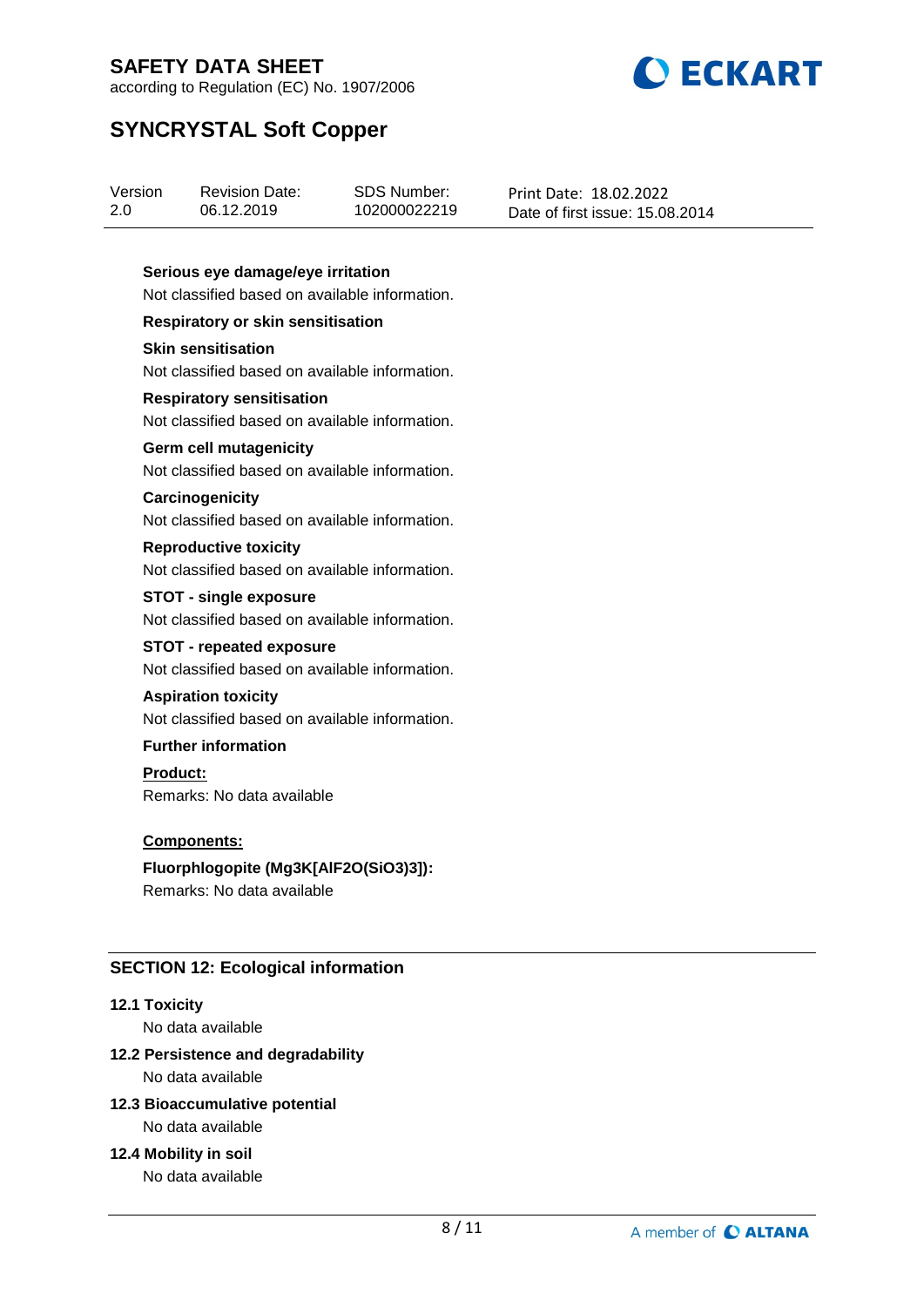

according to Regulation (EC) No. 1907/2006

# **SYNCRYSTAL Soft Copper**

| Version<br>2.0                | <b>Revision Date:</b><br>06.12.2019     |  | SDS Number:<br>102000022219                                                                                                                                                                                | Print Date: 18.02.2022<br>Date of first issue: 15.08.2014 |  |  |  |
|-------------------------------|-----------------------------------------|--|------------------------------------------------------------------------------------------------------------------------------------------------------------------------------------------------------------|-----------------------------------------------------------|--|--|--|
|                               | 12.5 Results of PBT and vPvB assessment |  |                                                                                                                                                                                                            |                                                           |  |  |  |
|                               |                                         |  |                                                                                                                                                                                                            |                                                           |  |  |  |
| <b>Product:</b><br>Assessment |                                         |  | This substance/mixture contains no components considered<br>to be either persistent, bioaccumulative and toxic (PBT), or<br>very persistent and very bioaccumulative (vPvB) at levels of<br>0.1% or higher |                                                           |  |  |  |
|                               | 12.6 Other adverse effects              |  |                                                                                                                                                                                                            |                                                           |  |  |  |
| <b>Product:</b>               |                                         |  |                                                                                                                                                                                                            |                                                           |  |  |  |
| information                   | Additional ecological                   |  | No data available                                                                                                                                                                                          |                                                           |  |  |  |
|                               | Components:                             |  |                                                                                                                                                                                                            |                                                           |  |  |  |
|                               | Fluorphlogopite (Mg3K[AlF2O(SiO3)3]):   |  |                                                                                                                                                                                                            |                                                           |  |  |  |
| information                   | Additional ecological                   |  | : No data available                                                                                                                                                                                        |                                                           |  |  |  |

## **SECTION 13: Disposal considerations**

| 13.1 Waste treatment methods<br>Product | : In accordance with local and national regulations.                                                                                                      |
|-----------------------------------------|-----------------------------------------------------------------------------------------------------------------------------------------------------------|
| Contaminated packaging                  | : Empty containers should be taken to an approved waste<br>handling site for recycling or disposal.<br>In accordance with local and national regulations. |

## **SECTION 14: Transport information**

- **14.1 UN number**
- **14.2 UN proper shipping name**
- **14.3 Transport hazard class(es)**
- **14.4 Packing group**
- **14.5 Environmental hazards**
- **14.6 Special precautions for user**

Remarks : Not classified as dangerous in the meaning of transport regulations.

**14.7 Transport in bulk according to Annex II of Marpol and the IBC Code** Not applicable for product as supplied.

9 / 11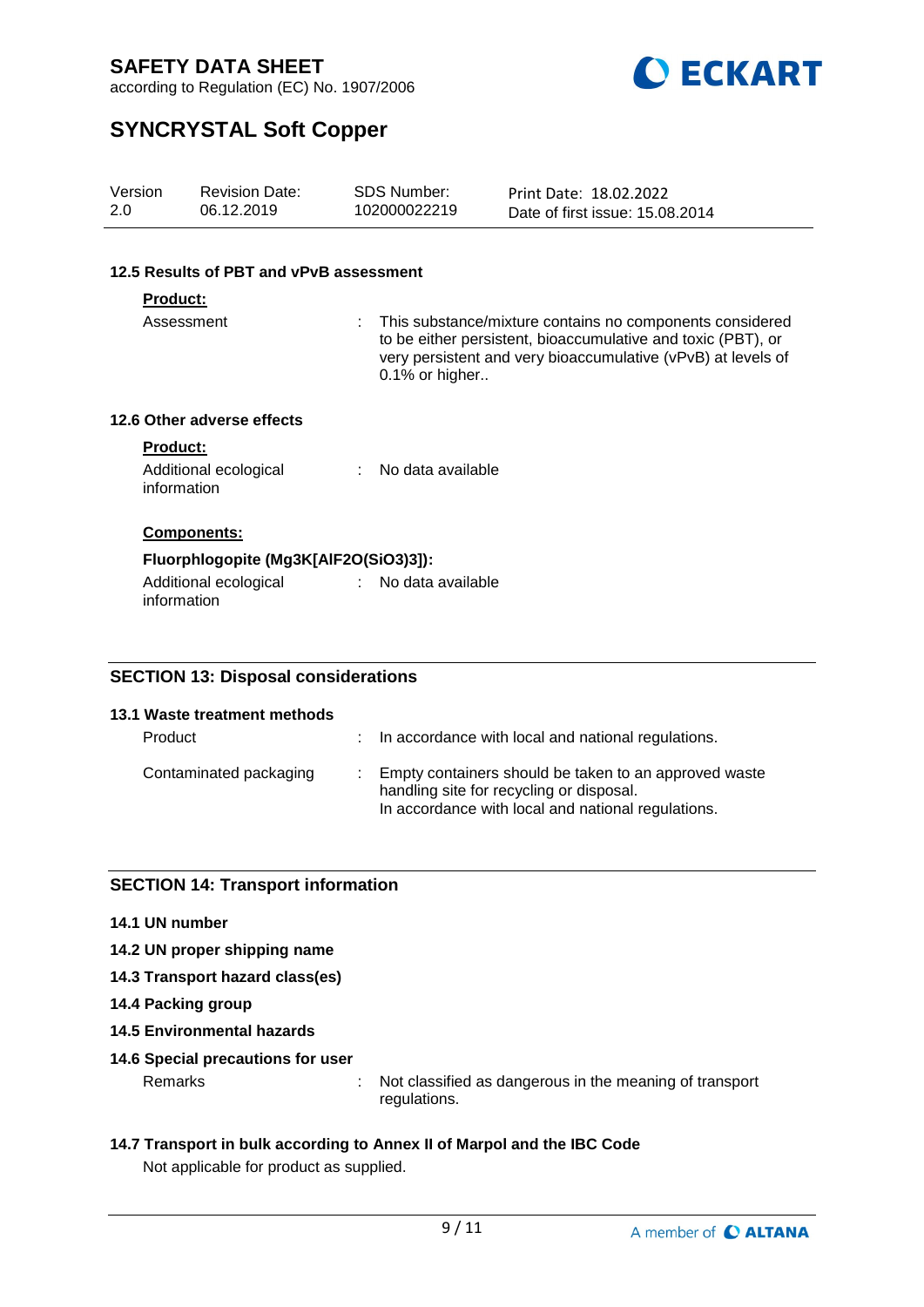

according to Regulation (EC) No. 1907/2006

# **SYNCRYSTAL Soft Copper**

| Version | <b>Revision Date:</b> | SDS Number:  | Print Date: 18.02.2022          |
|---------|-----------------------|--------------|---------------------------------|
| 2.0     | 06.12.2019            | 102000022219 | Date of first issue: 15.08.2014 |

### **SECTION 15: Regulatory information**

#### **15.1 Safety, health and environmental regulations/legislation specific for the substance or mixture**

REACH - Candidate List of Substances of Very High [155] Not applicable Concern for Authorisation (Article 59).

#### **15.2 Chemical safety assessment**

### **SECTION 16: Other information**

#### **Full text of other abbreviations**

2000/39/EC : Europe. Commission Directive 2000/39/EC establishing a first

| ∠ບບ∪/ວອ/⊏ບ       | Europe. Commission Directive Z000/39/EC establishing a first |
|------------------|--------------------------------------------------------------|
|                  | list of indicative occupational exposure limit values        |
| GB EH40          | : UK. EH40 WEL - Workplace Exposure Limits                   |
| 2000/39/EC / TWA | : Limit Value - eight hours                                  |
| GB EH40 / TWA    | : Long-term exposure limit (8-hour TWA reference period)     |

ADN - European Agreement concerning the International Carriage of Dangerous Goods by Inland Waterways; ADR - European Agreement concerning the International Carriage of Dangerous Goods by Road; AICS - Australian Inventory of Chemical Substances; ASTM - American Society for the Testing of Materials; bw - Body weight; CLP - Classification Labelling Packaging Regulation; Regulation (EC) No 1272/2008; CMR - Carcinogen, Mutagen or Reproductive Toxicant; DIN - Standard of the German Institute for Standardisation; DSL - Domestic Substances List (Canada); ECHA - European Chemicals Agency; EC-Number - European Community number; ECx - Concentration associated with x% response; ELx - Loading rate associated with x% response; EmS - Emergency Schedule; ENCS - Existing and New Chemical Substances (Japan); ErCx - Concentration associated with x% growth rate response; GHS - Globally Harmonized System; GLP - Good Laboratory Practice; IARC - International Agency for Research on Cancer; IATA - International Air Transport Association; IBC - International Code for the Construction and Equipment of Ships carrying Dangerous Chemicals in Bulk; IC50 - Half maximal inhibitory concentration; ICAO - International Civil Aviation Organization; IECSC - Inventory of Existing Chemical Substances in China; IMDG - International Maritime Dangerous Goods; IMO - International Maritime Organization; ISHL - Industrial Safety and Health Law (Japan); ISO - International Organisation for Standardization; KECI - Korea Existing Chemicals Inventory; LC50 - Lethal Concentration to 50 % of a test population; LD50 - Lethal Dose to 50% of a test population (Median Lethal Dose); MARPOL - International Convention for the Prevention of Pollution from Ships; n.o.s. - Not Otherwise Specified; NO(A)EC - No Observed (Adverse) Effect Concentration; NO(A)EL - No Observed (Adverse) Effect Level; NOELR - No Observable Effect Loading Rate; NZIoC - New Zealand Inventory of Chemicals; OECD - Organization for Economic Co-operation and Development; OPPTS - Office of Chemical Safety and Pollution Prevention; PBT - Persistent, Bioaccumulative and Toxic substance; PICCS - Philippines Inventory of Chemicals and Chemical Substances; (Q)SAR - (Quantitative) Structure Activity Relationship; REACH - Regulation (EC) No 1907/2006 of the European Parliament and of the Council concerning the Registration, Evaluation, Authorisation and Restriction of Chemicals; RID - Regulations concerning the International Carriage of Dangerous Goods by Rail; SADT - Self-Accelerating Decomposition Temperature; SDS - Safety Data Sheet; SVHC - Substance of Very High Concern; TCSI - Taiwan Chemical Substance Inventory; TRGS - Technical Rule for